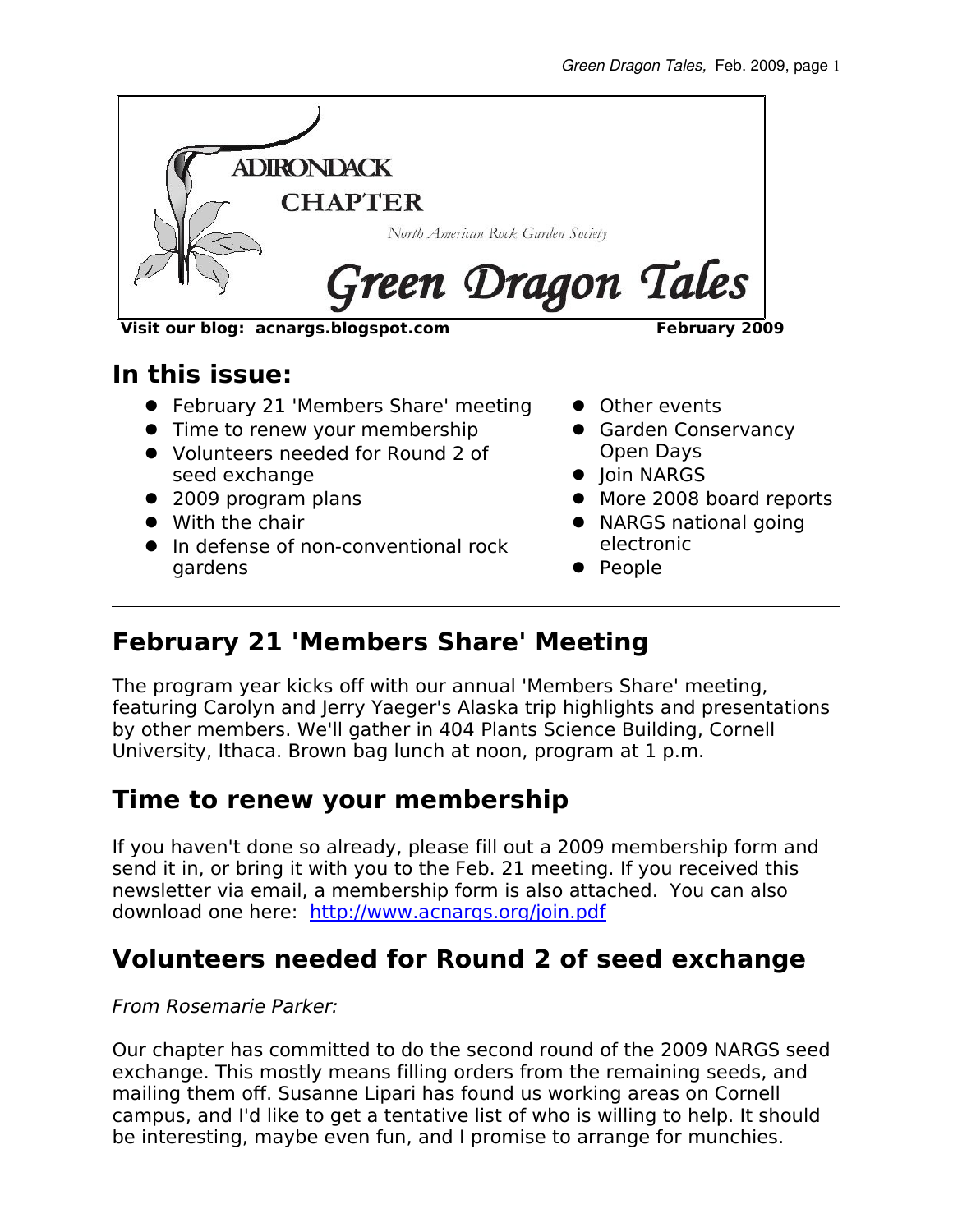I want to schedule several workdays, most likely in the first three weeks of March. If you volunteer, I'd like to try to meet **your** preferred schedule as much as possible. So, if you would be willing to come select seeds and stuff envelopes, even for an hour, please let me know. And tell me your preferred work times: weekends (morning, afternoon, evenings?) or weekdays (around lunch, late afternoon, evenings, whatever?). The actual dates and times can't be set until we know when the seeds will arrive!

Send your contact info and preferred times to gardener.parker@gmail.com or give me a call at 607-257-4853. We'll also have a sign up sheet at our Feb. 21 meeting.

## **2009 program plans**

Here's the **tentative** line-up for 2009. Check future newsletters or the ACNARGS blog [\(http://acnargs.blogspot.com\)](http://acnargs.blogspot.com/) for details.

**Feb. 21 - 'Members Share' meeting** featuring Carolyn and Jerry Yaeger (Alaska trip highlights) and presentations by other members. 404 Plants Science Building, Cornell University, Ithaca. Brown bag lunch at noon, program at 1 p.m.

**March 21 - Rock Garden Basics Workshop** with Michelle Jones Ham, David Mitchell and Robin Bell. Tompkins County Office of Cornell Cooperative Extension, Ithaca, 1 p.m. (tentative). Details in March newsletter.

**April 25 - Miniature Hostas with Michael Shadrack,** Chairman and Bulletin Editor for the British Hosta and Hemerocallis Society and co-author of two Timber Press books: The Color Encyclopedia of Hostas and The Pocket Guide to Hostas. We will also have our annual Seedling Exchange. Kenneth Post Lab, Cornell University, Ithaca, N.Y.

**Spring dates TBD - Philadelphia garden tour.** Overnight road trip to visit private gardens in the Philadelphia area.

**May 16 - Plant Sale at Ithaca Garden Fair.** Ithaca High School.

**May date TBD - Garden tours. Ithaca.**

**June dates TBD - Work trip to White Pine Camp.** Paul Smiths, N.Y.

**July date TBD - Picnic and special program** with Don and Lela Avery, Cady's Falls Nursery. 404 Plant Science, Cornell University, Ithaca.

**Aug. 15 - 'Members Only' plant sale and picnic.** Kenneth Post Lab, Cornell University, Ithaca.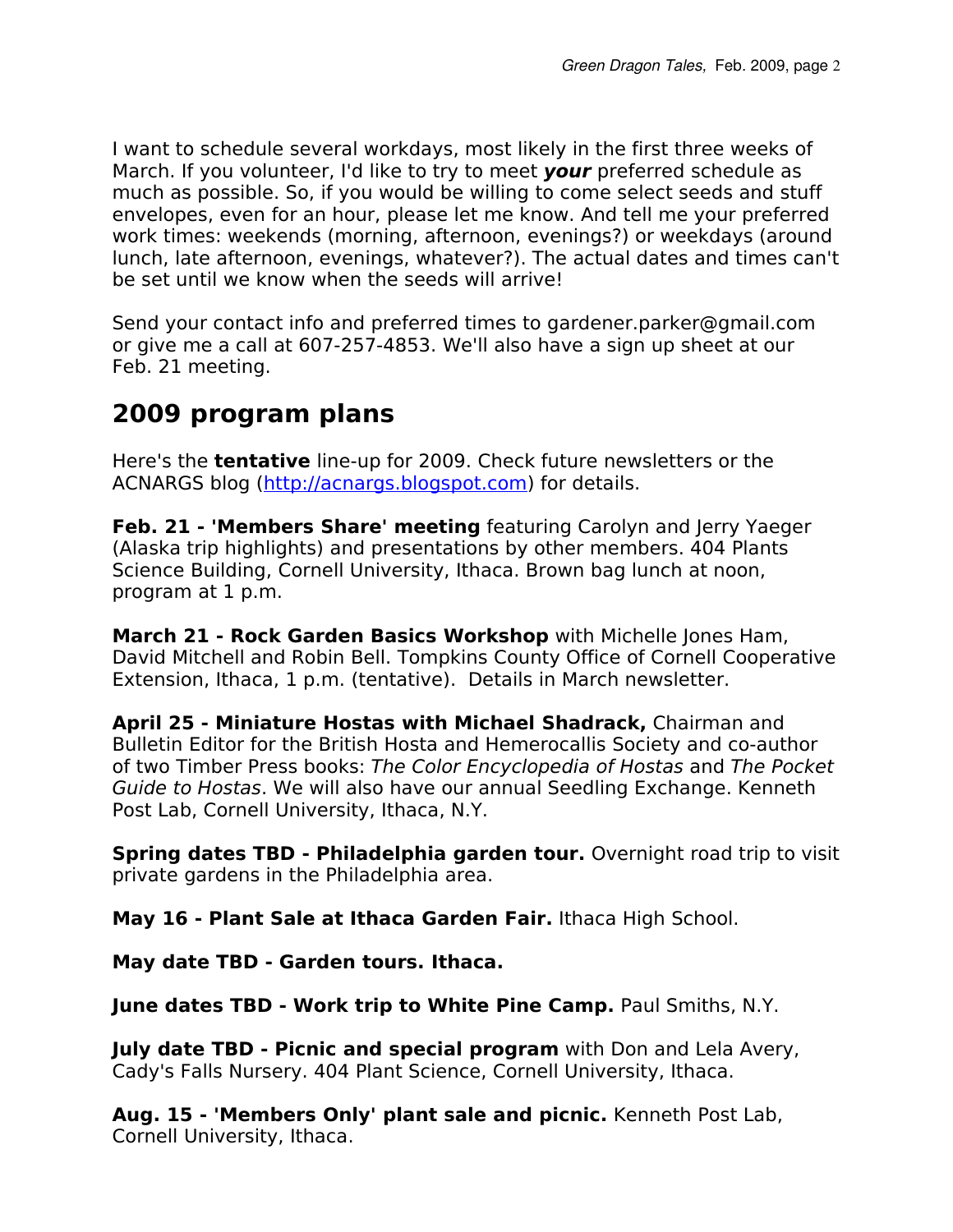**Sept 19 - What's Wrong With My Plants?** with Michael Loos, horticulture educator with Ohio State University Cooperative Extension, Cuyahoga County and active NARGS member. Billie Jean Isbell's, Brooktondale.

#### **Oct. 17 - Program with speaker TBD.**

**Nov. 14 - Native Plants for the Naturalistic Garden** with Don Leopold, SUNY College of Environmental Science and Forestry and author of Native Plants of the Northeast. Kenneth Post Lab, Cornell University, Ithaca.

## **From the Chair**

#### From Billie Jean Isbell, chair:

Welcome everyone to a new and exciting year for the Adirondack Chapter of NARGS. It is time to renew your membership, if you have not done so. The renewal form is online here: http://www.acnargs.org/join.pdf. Fill it out and bring it to the Feb. 21 meeting. I'd like to encourage everyone to join the National organization at the same time. (See Join NARGS below.)

On behalf of the chapter, I would like to thank Carol Eichler for her years of service as chair of our chapter. Under her able leadership, we have had success on many fronts: increased membership, excellent plant sales and superb programs, trips and workshops. Carol has handed me the position of chair with the year ahead full exciting activities for our chapter. Green Dragon Tales, Feb. 2009<br>
County and active NARGS member: Billie Jean Isbell's, Brooktondale.<br>
County and active NARGS member: Billie Jean Isbell's, Brooktondale.<br> **Oct. 17 - Program with speaker TBD.**<br>
Nov. 14 - Nati

thank Robin Bell for his service as Vice Chair and the superb programs he put together. He will be stepping down and Donna Kraft will take over the organization of programs. Tom Myers is relinquishing the job of coordinator of the Wurster garden and we need someone to take over that position. We also need someone to help plan our garden trips. Get involved. Volunteer. Judy Vogel has volunteered and has kindly agreed to be in charge of hospitality for new members. Gaen Dagon Takes, Word With My Plants? with Michara Loos, hotical experiment and deciration of the mass of Carolina County and active NARGS member. Billie Jean Isbell's, Brooktondale.<br> **Oct. 17 - Program with speaker TBD.** 

We invite anyone interested in serving on the board to attend the board meetings and become familiarized with the operation of the chapter.

Please consider signing up for the upcoming seed exchange that will take place in March. Rosemarie Parker is coordinating. See her article above.

Alaska at our next meeting on Feb. 21 in 404 Plant Sciences. Other members might like to share their photos with the group. We will have a gardening 'open mike' after the Yeagers speak.

See you on Feb. 21st. Don't despair, spring is almost here. Soon it will be time to start those seeds.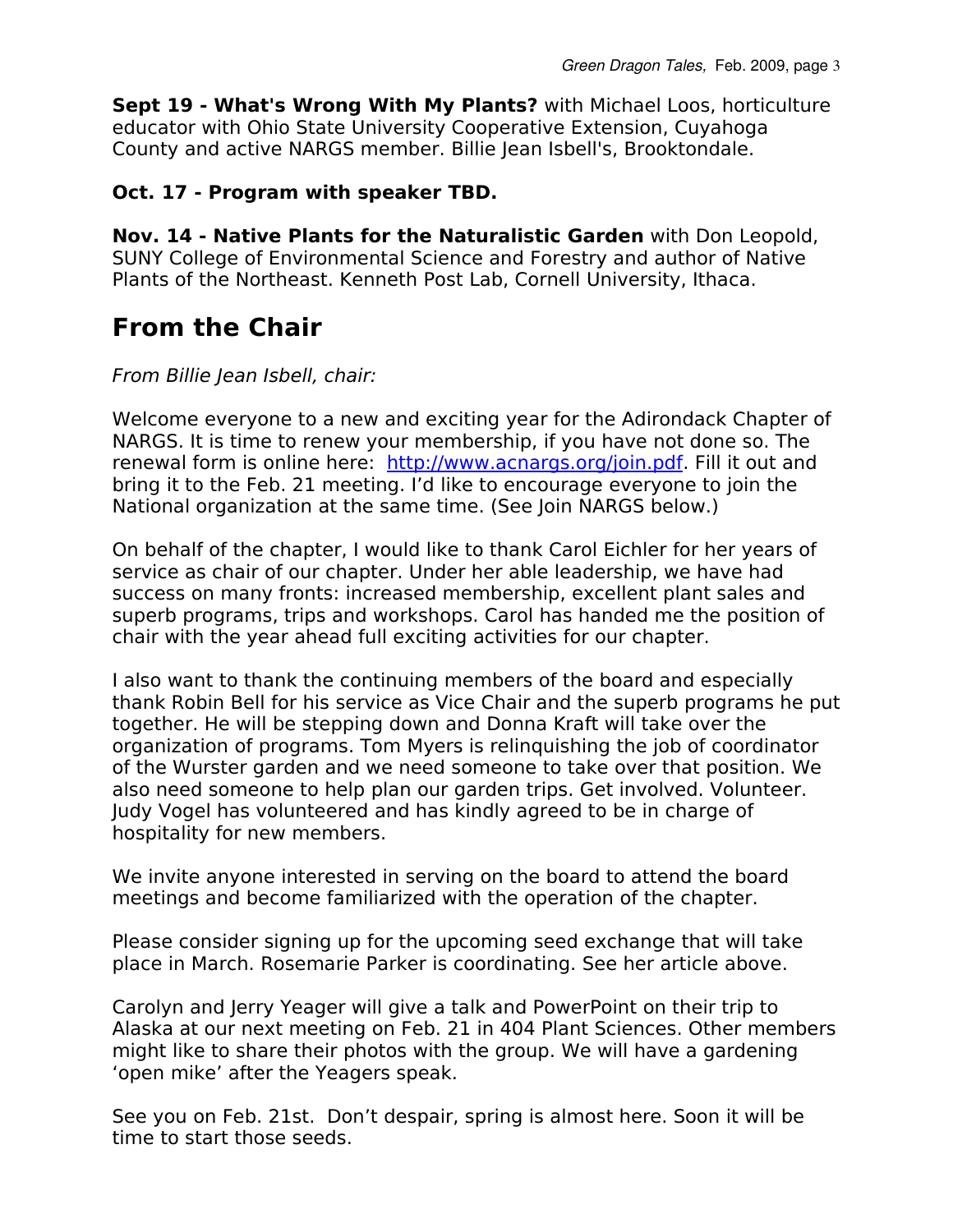## **In defense of non-conventional rock gardens**

by Panayoti Kelaidis

Originally posted on the Alpine-L List Serv and reprinted in the Jan. 2009 issue of the Minnesota Chapter newsletter, Minnesota Rock Plant notes. Used here with the author's permission. View 1,000+ images of Panayoti's alpines at<http://community.webshots.com/slideshow/568971902QOLJAs>

I possess a classic sort of rock garden, chockablock full of androsaces, primulas, saxifrages, gentians galore and all the other card carrying members of the Bona Fide Alpine Plant club. In fact, I suspect I grow as many of these as just about anyone else. I love them, of course. I would not want to be without them. You can find most plants in this garden represented in many of the several hundred rock garden books I have accumulated in the course of my lifetime: It's pretty conventional, really. I still like it.

And yet I have another garden where nary a saxifrage grows, let alone a primula, much less an androsace. Here you will find over 100 kinds of miniature cacti, South African succulents, penstemons, eriogonums, ten species of Talinum, oncocyclus iris, juno iris galore, crocuses, strange cushion plants like Satureja spinescens. These are grown in crevices and among rocks just as they might in nature. Probably half the plants in this garden have never appeared in a single rock garden tome. In my heart of hearts, I love both gardens very much, and would be hard put to choose between them: the dryland rock garden has one stellar quality, however. It is utterly novel and fresh in every way.

But what would we make of the blue gramma meadow filled with fritillaria, calochortus and allium? Or the twin berms, one filled with tiny carpeting treasures from Western America (the usual steppe rabble) and the other from the Eastern hemisphere: veronicas, acantholimons, tulips and a jillion tiny mints and composites. And hardly a single rock in any of these gardens, which comprise many thousands of square feet? They would hardly qualify as a rock garden technically. They sure as heck ain't perennial borders.

Or my little bog, filled with Sarracenia, Drosera and treasured Dionaea, with blazing spikes of Lobelia cardinalis and mats of cranberries and Mimulus primuloides, encrusted with Dodecatheon, Primula frondosa and Spiranthes cernua (still blooming alongside the piercing blue of Gentiana sinoornata). Are these to be excommunicated, too?

I have but a few shady strips of garden here and there, but these are crowded with hepatica, six or seven kinds of Polygonatum, lots of Epimediums from Darrell, a few treasured azaleas and rhododendrons, and as many woodland waifs as I can persuade to join me in our godforsaken steppe. These are some of my favorite miniatures, and there are rocks among them in several beds. I brashly think of them as my woodland rock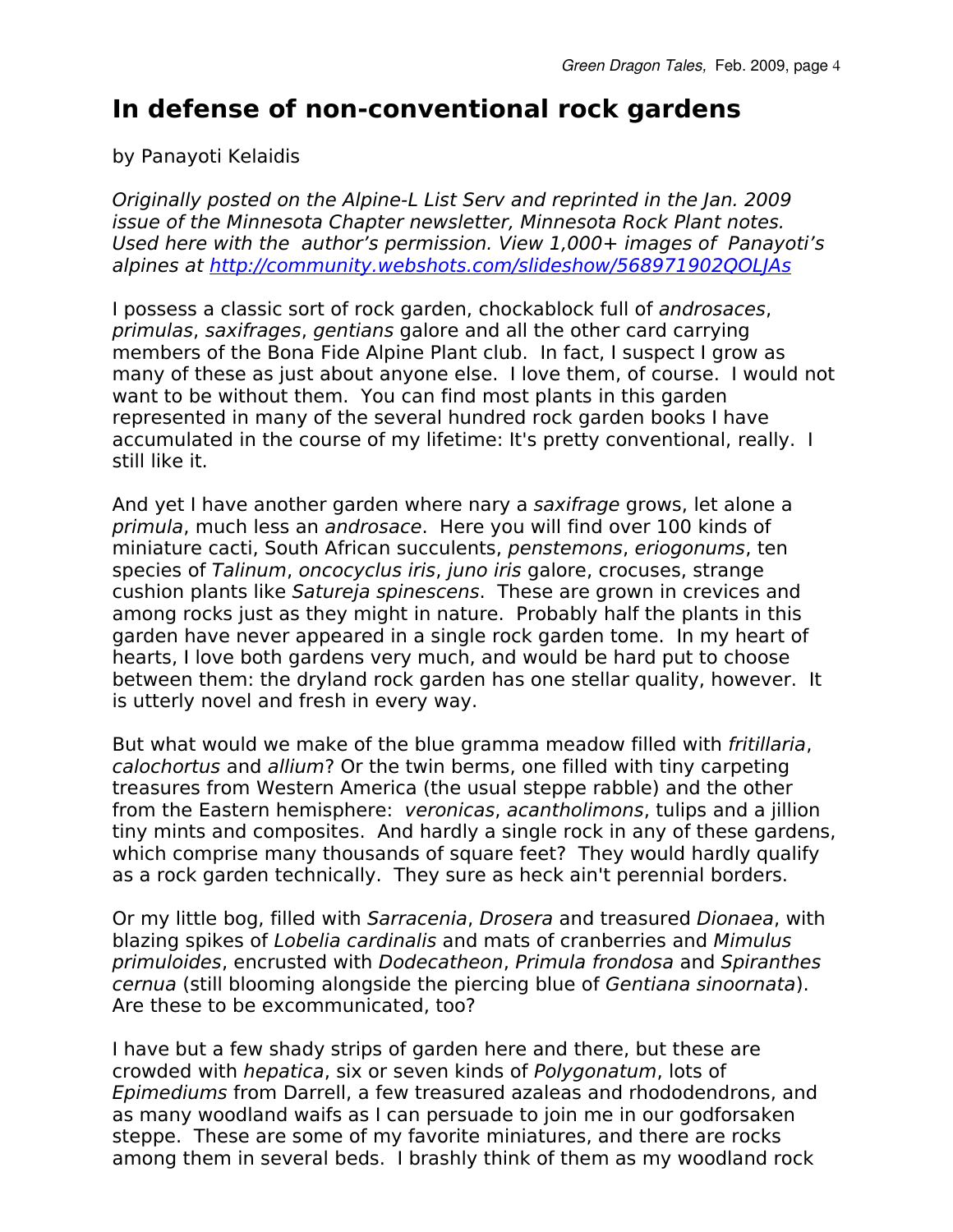gardens (fool that I am).

I have always thought that rock gardening was the last great refuge of the little plants of the world, the rock ferns that are so precious to us, and so ignorable to the masses. I realize it's hard to define rock gardening, but while you're at it, give me an air-tight definition of music, love, God, poetry or friendship.

Show me a rock gardener who doesn't grow (or wouldn't like to) Cardiocrinums and Meconopsis and I will show you a paragon of purism: pin a rose on their nose, please, and call them rosy nose.

Of course, we pay special honor to the treasures of the highest crags, but I would think that any rock gardener worth his or her salt would bow on their knees to worship bluets in a New England lawn just as fervently. And I would hope they would marvel as I have at Rhodohypoxis and helichrysums and Craterocapsa on the bona fide Sani Pass tundra in South Africa, the very homeland of Mother Flora.

And what about those Mediterranean hills, once so brimming with bulbs and tiny shrubs and herbaceous plants galore (now more and more replaced with barracks of beach homes for Northern European retirees?). Or the vast stretches of semi-arid steppeland on four continents, filled with tens of thousands of species of miniature gems, few of which have ever been cultivated (so many new to science even), chomped on for millenia by sheep and goats, now ground underfoot by guerillas, blasted by bombs and demolished hourly by the acre for oil and gas development?

Who is to notice, to cherish, to champion these, if not rock gardeners? Are we to turn our back on the vastest treasure trove of rock plants on the planet, because they are not in Farrer or Sampson Clay or happen to grow in the Dolomites?

Perish the thought!

#### **Other events**

**February 17: Controlling forest invasives.** The Finger Lakes Native Plant Society presents a slide show and talk by Charlotte Acharya of Cornell Dept of Natural Resources on Controlling Forest Invasive Plants: Linking Management Practices with Outcomes. 7:00 to 8:30 p.m., Cornell Cooperative Extension of Tompkins County, 615 Willow Ave., Ithaca.

**February 20: Designing with Native Plants:** Creating Sustainable Landscapes for the Finger Lakes and Upstate New York. 8:30 a.m. to 4:30 p.m., Cornell Lab of Ornithology. More information: [http://www.cayugawaterfronttrail.com](http://www.cayugawaterfronttrail.com/)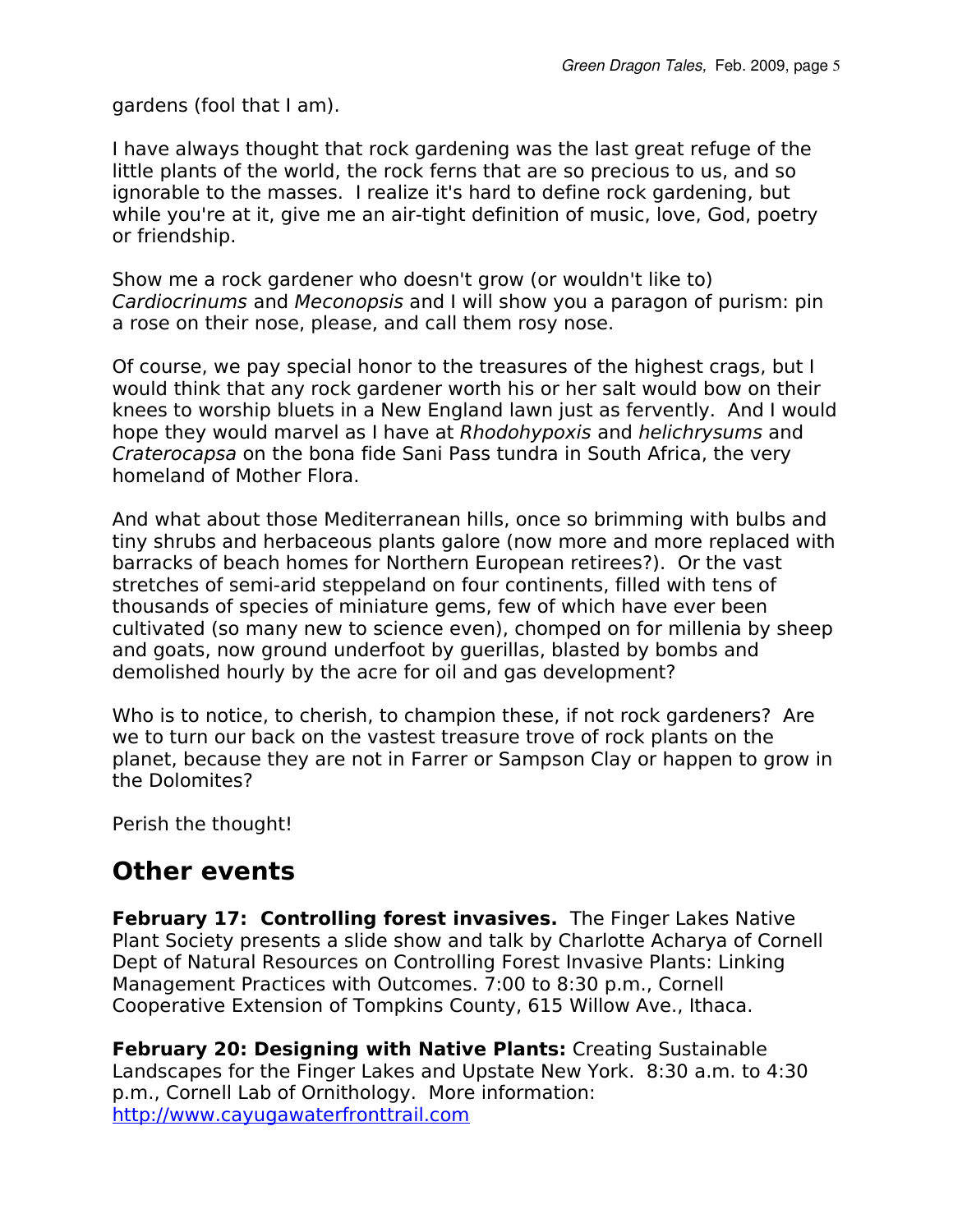**February 28: Flowers and Frost,** by photographer Dede Hatch. Part of the garden travel slide show series from Cornell Cooperative Extension of Tompkins County 2:00-3:30 p.m., Cooperative Extension Education Center, 615 Willow Avenue, Ithaca. Refreshments and time to socialize will follow the talk. \$3 suggested donation helps support the Horticulture Program. Please call 272-2292 for more information.

# **Garden Conservancy Open Days**

Mark your calendar:

- **•** Tompkins County: June 13 & July 11
- Oswego: June 13
- Marcellus: July 12

More details to come at the Open Days website. <http://www.gardenconservancy.org/opendays>

# **Join NARGS**

From Bobby J. Ward, Exec. Secretary, North American Rock Garden Society (NARGS), the umbrella organization for our Adirondack Chapter and other NARGS chapters around the continent.

NARGS is for gardening enthusiasts interested in alpine, saxatile, and lowgrowing perennials. Benefits of membership include: Rock Garden Quarterly with articles on alpines and North American wildflowers, illustrated in color photographs and pen and ink drawings; annual seed exchange with thousands of plant species; study weekends and annual meetings in either U.S. or Canada; and book service to members.

Annual dues in the U.S. and Canada are \$30, payable in U.S. Funds. VISA/ Mastercard accepted. Join on-line at www.nargs.org. Or write: Bobby J. Ward, Exec. Secretary NARGS, P.O. Box 18604, Raleigh, NC 27619-8604, USA.

# **More 2008 board reports**

From 2008 program coordinator, Robin Bell:

Our invited speakers for 2008. were:

- March 15: John Lonsdale, Edgewood Gardens, Exton, Pa on "Woodland Treasures."
- April 19: Hitch Lyman, Trumansburg, N.Y., "Snowdrops."
- September 20: Durand Van Doran, Trumansburg, N.Y. metal artist, "Wrought Iron in the Garden."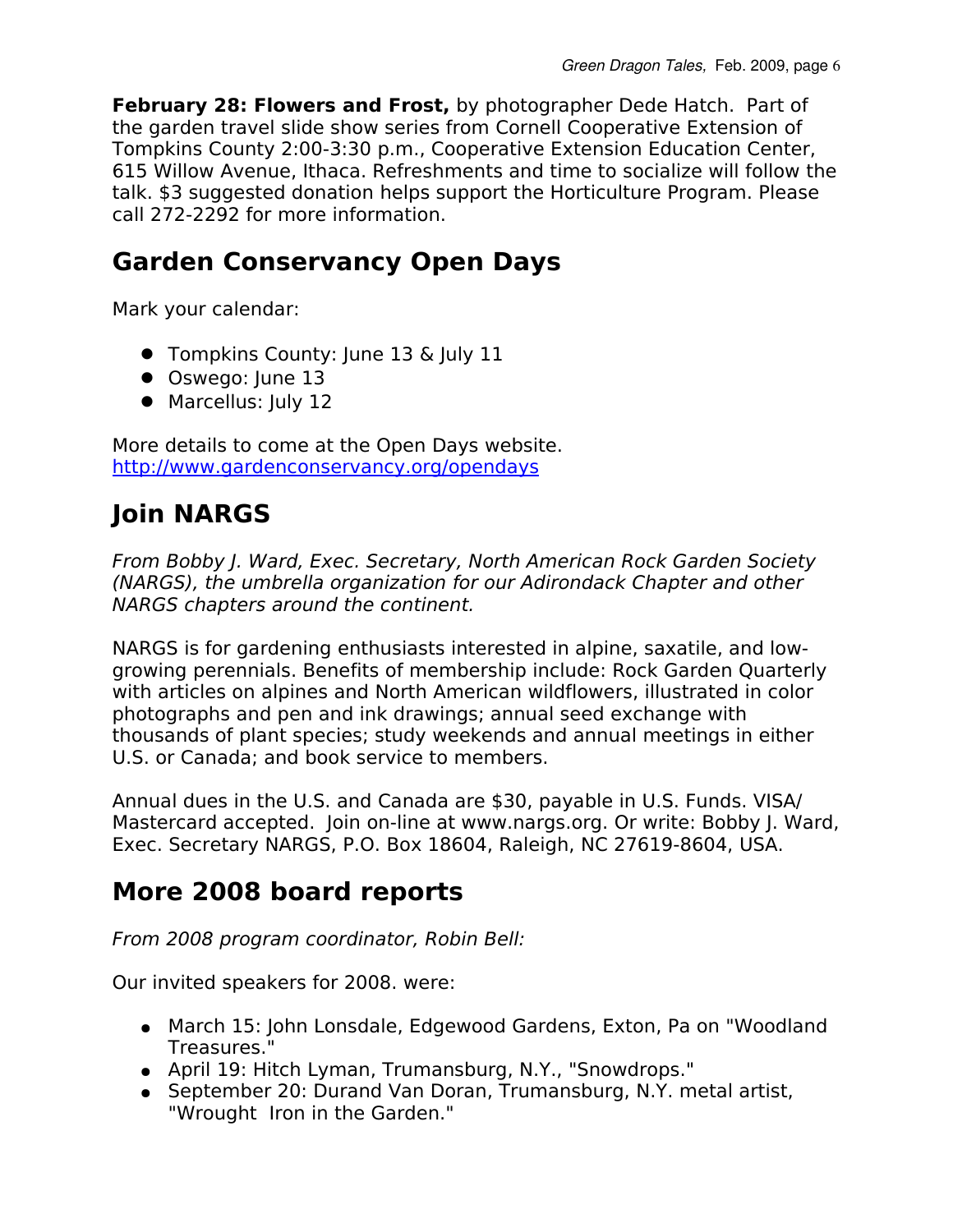- October 18: Jody Payne, rock garden curator, New York Botanical Garden, "The New York Botanical Garden Rock Garden: A Work in Progress Since 1929.
- "November 15: Annual meeting and dish-to-pass. New: Tony Reznicek, curator of the University of Michigan Herbarium who gave two talks, "The Eaves of the World -- Plant diversity in the mountains of western China" and "Collector's plants, or why I grow so many weird (and occasionally ugly) plants."

To summarize, the talks did not include any National speakers for this year as we were well served by these speakers in the last year or two. So these invited speakers covered a variety of topics that were relevant or of interest to local gardeners. Some were local, others traveled some distance. However, they were not all "plant" talks since one of the speakers addressed his production of wrought iron work that was complementary with plants & stonework in a garden setting. Only one talk directly addressed plants to dream about, those exotics in foreign environs, in this case China. This was rather less than in previous years. Finally, we have one talk that addressed plant evolution, a fascinating topic & one that diverged from our usual range of discussion points.

From Gilrein, Plant of the Month (POM) coordinator:

Summary for the year:

- March 2008: Member appreciation and our plants were wildflowers and ferns. We also had plants from John Lonsdale from his Pennsylvania nursery.
- April 2008 POM was ornamental grasses and sedges.
- September 2008 POM was Heuchera hybrids.
- October 2008 POM was species tulips, Tulipa clusiana 'Lady Jane' and Tulipa linifolia.

Our goals for Plant of the Month are to expand our horizons and provide interesting plants. For Plant of the Month, we either offer plants at a subsidized price, either for a single plant or buy 1 get 1 free. When possible we like to coordinate our plant choices with the monthly speaker, and even purchase plants from the speaker, if possible. Suppliers have been cooperative and sometimes we even get a discount on purchasing the plants. The biggest challenge for Plant of the Month is to accurately gauge how many plants to order, due to variable attendance at meetings.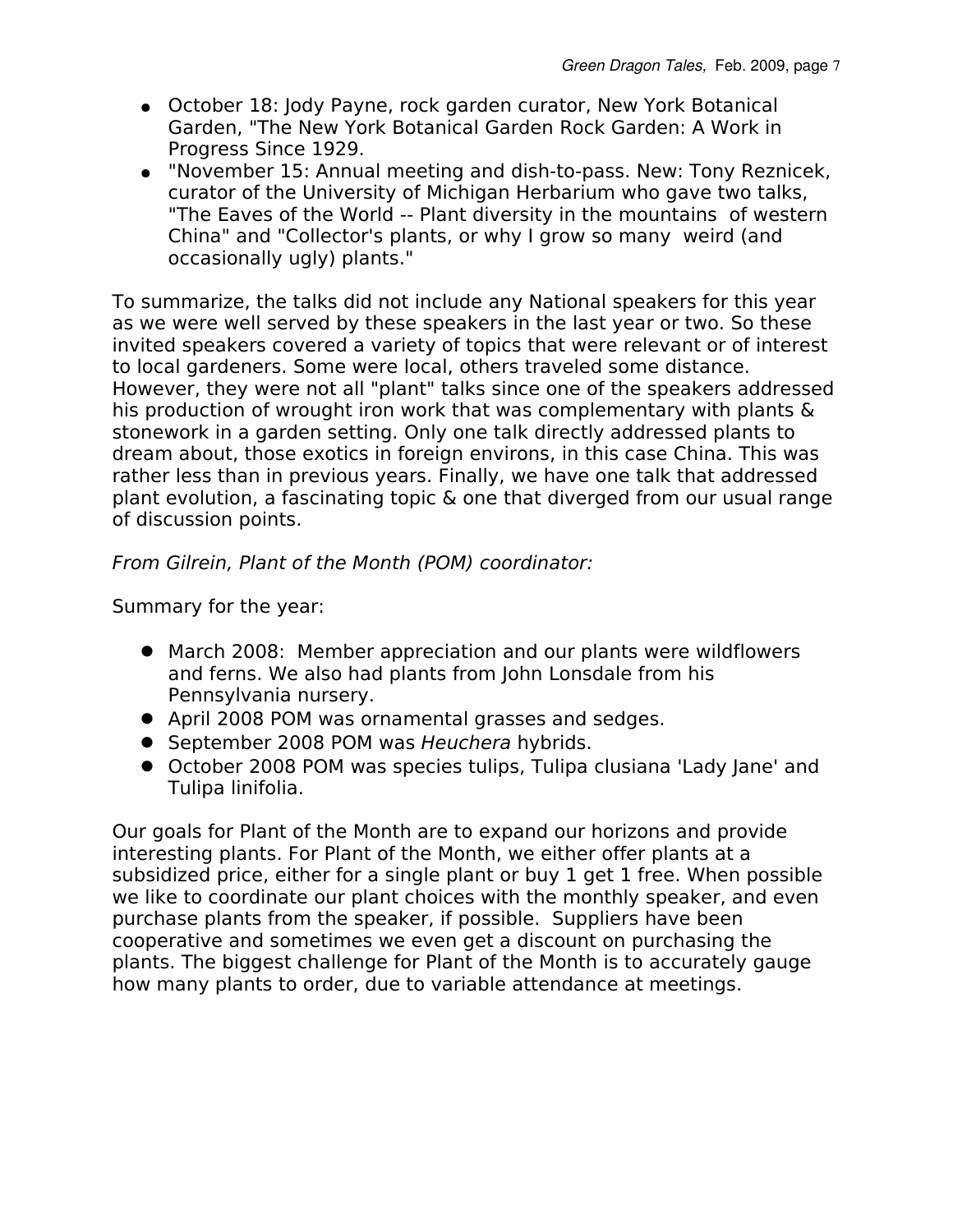# **NARGS national going electronic**

#### From Dick Bartlett, NARGS President:

We all know the current times are difficult right now and changes have to be made. We in the leadership of NARGS know making changes are hard when we have been doing things the same way for many, many years. If you think about it, and many of us have, the most influential change in our lives has come about because of the Internet. It is very important for all of us to realize, if we want our Society to survive and grow, it will be because the younger generation has shown us how to use the Internet. For us older people, and I am one of them, we must adapt to it to be current. We also need to pay close attention to announcements concerning the electronic changes to our Society.

An example of these electronic changes was a valuable announcement mentioned on the inside front cover of the Fall Quarterly effecting how we will be replacing inserts. Jane McGary, the Quarterly editor, very distinctly explained the reasons for the changes which comes down to the normal bottom line of cost. If we fail to pay attention to these significant notices we will possibly miss out on our favorite features such as the Seed Exchange. In the Fall Quarterly, there is an electronic change in the Seed Exchange mentioned on page 242. "NARGS Seed List will not be mailed out to all members this year." For further details read your Quarterly or look at "Seeds" on the NARGS website. In other words, the seed list will be on the Internet.

Likewise, there is a different procedure for learning about our upcoming meetings and applications for registration. On pages 309 to 312 of the Quarterly are the announcement and forms for attending "Some Like it Hot!" This is the January 30-February 1, 2009 Eastern Winter Study Weekend held in Reston, VA. The NARGS website also has information on this meeting. As you can see, these pages replace the old color inserts. On the following pages are the same sort of announcement and forms for the Western Winter Study Weekend hosted by the Columbia-Willamette Chapter. "Revitalizing the Rock Garden" is the title of this meeting held in Portland, OR on March 13-15. And it will also be our annual business meeting so it should be an important one.

As President, I cannot take all this space up in giving you all the details about how these changes work or just why we must do them. The important point is that I let you know that they are here or soon to come about. This Extra President column is one example of only many changes we must adjust to. The chapter Chairs and Editors have been informed about the President column on the website and that in about 45 days there should be an additional one. It is hoped the Chairs pass the word about these announcements on to the membership, and that the Editors publish them in their newsletters. But if we are going to bring about these changes smoothly, it is important that everyone spreads the word by mouth. Talk about these